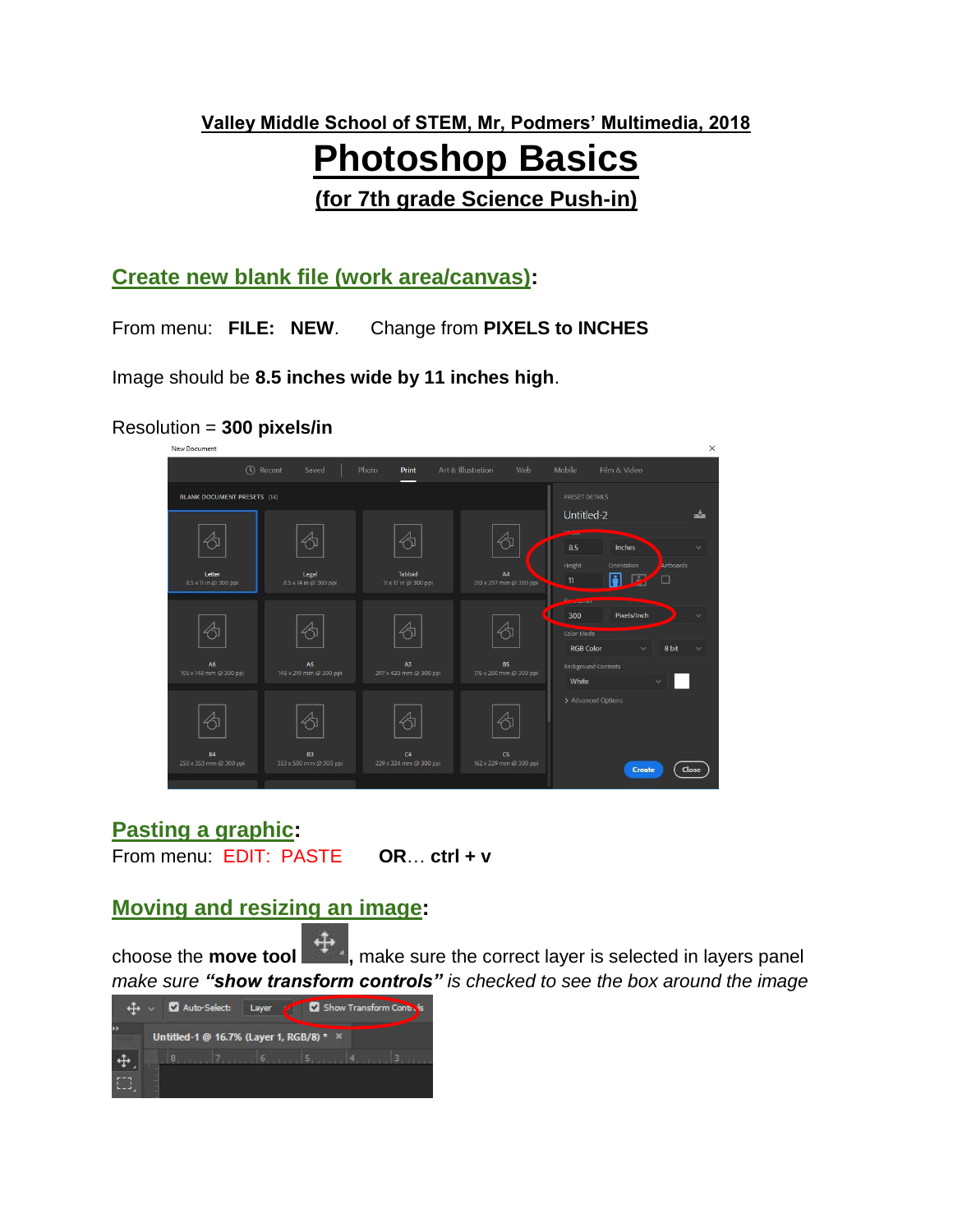## **Selecting an object or area (FOR DELETING BACKGROUND or COLORING or ERASING A SPECIFIC AREA:**

Once an area is selected, it will be outlined in "marching ants" (moving dotted lines). *This means that area can be deleted, painted, or you can use any other tool on that area without touching areas that are not selected. Note: if the opposite area is being erased/colored/etc, choose SELECT: INVERSE from the menu bar and try again.*



#### **Magic Wand**

Selects areas of similar/color or contrast. **Hold SHIFT to add** other areas to



the selection, or **ALT to subtract**  from selected area.

All of the blue area is now selected or outlined in "marching ants" (the moving dotted lines). **Push DELETE on the keyboard** and the blue background will disappear.

#### **Rectangular & Ellipse Selection/ Marquee Tools**

(select a rectangular or oval/circle



area):

Click and pull the rectangle or ellipse around an area.

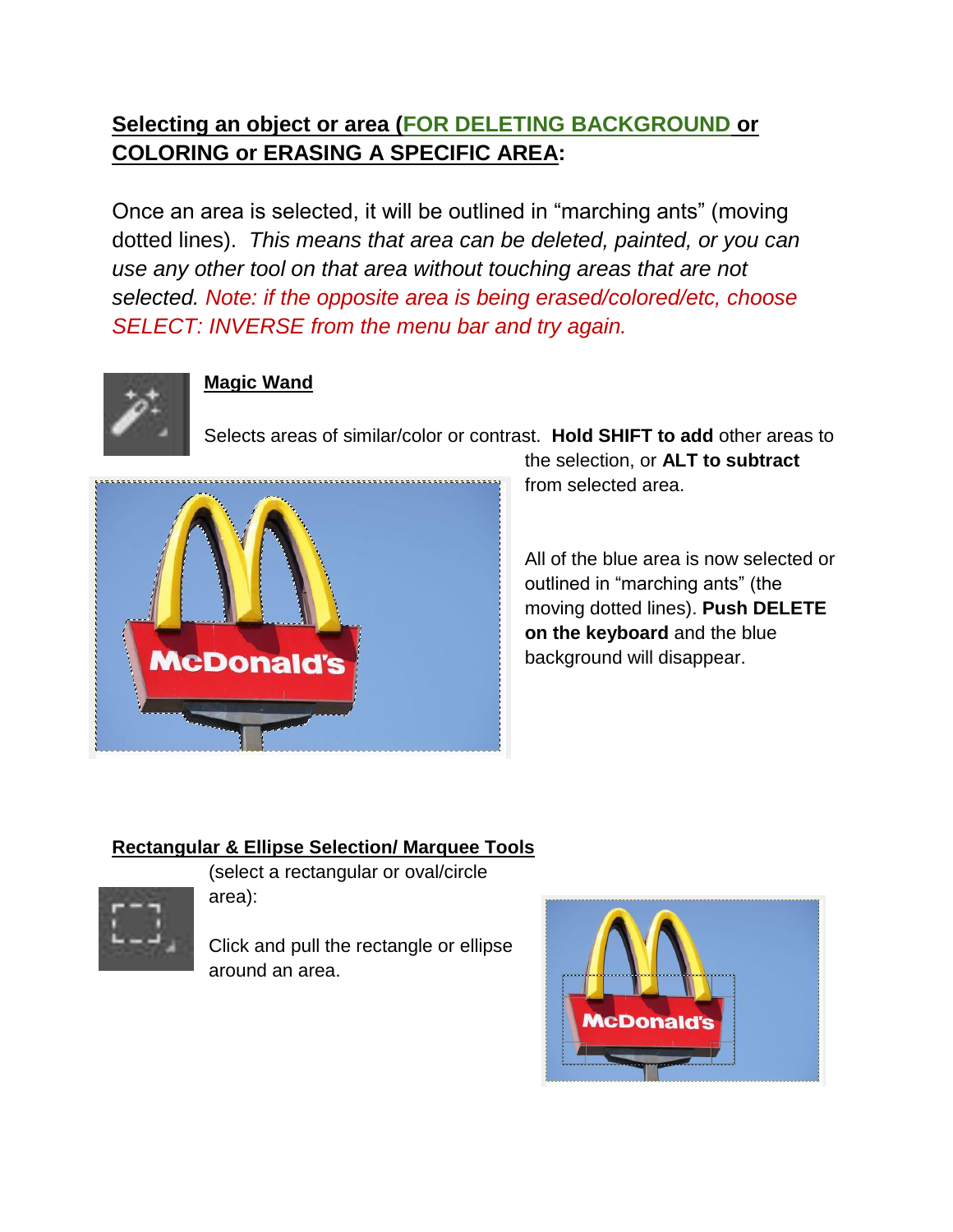**\*\*\*IMPORTANT:**

**DESELECTION OF AN AREA** ("GETTING RID OF THE MARCHING ANTS"): **CTRL + D or Select: Deselect**

#### **Zooming in and out:**

CTRL +/- or ALT+ scroll wheel on mouse

**Undo** (undo a mistake or something you don't want)**: Edit: Undo** or **CTRL + Z**

#### **Adding Text:**

Select the text tool  $\begin{bmatrix} T \end{bmatrix}$ . Click on the canvas. Type. Then click the checkmark.



# hond

#### **Add a "stroke" to a layer or letter (outline it)**

Click "FX" at the bottom of the layers panel on the bottom right of the screen and choose "stroke." Then choose the color and size.

|                                                                  | Layer Style                          |              |                                                                                                                    | $\times$            |
|------------------------------------------------------------------|--------------------------------------|--------------|--------------------------------------------------------------------------------------------------------------------|---------------------|
| Fill: 100%<br>Lock: 22<br>$+$ $+$ $+$<br>Hammerhead<br>$\bullet$ | Styles<br><b>Blending Options</b>    |              | Stroke<br>Structure<br>6<br>px,<br>Size:                                                                           | OK                  |
| $\bullet$<br>Layer 1<br>$\overline{\phantom{a}}$                 | <b>Bevel &amp; Emboss</b><br>Contour |              | Positio<br>Outside $\vee$<br>Blend Mode:<br>$\checkmark$                                                           | Cancel<br>New Style |
| ⊕<br>Background<br>$\bullet$                                     | Texture<br>Stroke                    | $\boxplus$   | $\triangle$ 100<br>96<br>Opacity:<br>Overprint<br>Fill Type: Color<br>$\left\vert \mathbf{v}\right\vert$<br>Color: | Preview             |
|                                                                  | Inner Shadow<br>Inner Glow           | $\mathbf{F}$ |                                                                                                                    |                     |
|                                                                  | G Satin<br>Color Overlay             | $\mathbf{F}$ |                                                                                                                    |                     |
| $f_{\mathsf{X}}$<br>60<br>n<br>15 前<br>$\bullet$<br>$\Omega$     | Gradient Overlay<br>Pattern Overlay  | $\mathbf{F}$ | Reset to Default<br><b>Make Default</b>                                                                            |                     |
|                                                                  | Outer Glow                           |              |                                                                                                                    |                     |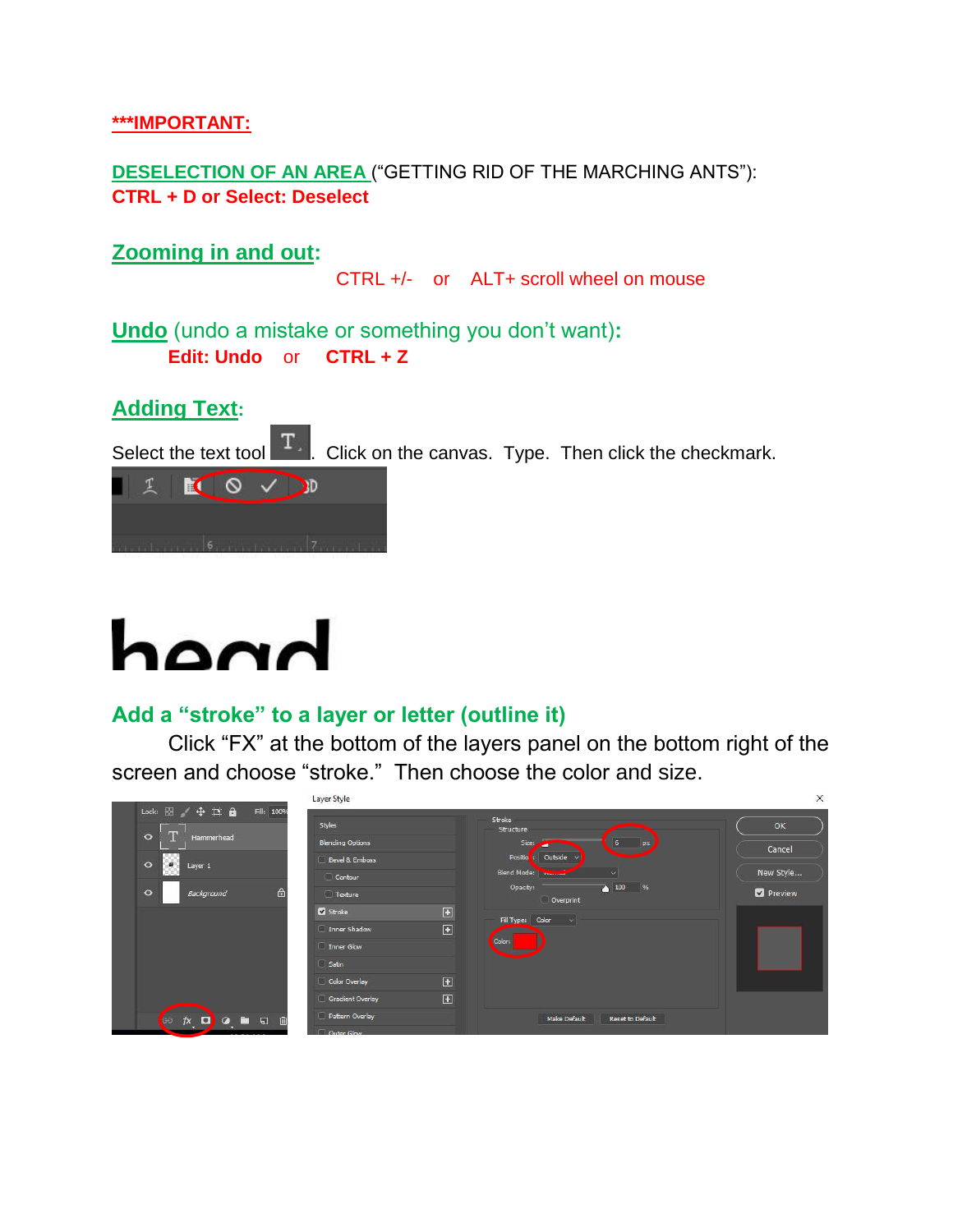#### **Moving layers forward and backward (on top or under each other):**

In the layers panel on the right side of the screen, click and drag/move the layers up or down. Moving the layer to the bottom of the "list" of layers will move it under the other layers. See example:





Hammerhead text is UNDER the helmet layer.

Drag the hammerhead layer ABOVE the helmet layer in the layers panel and…….



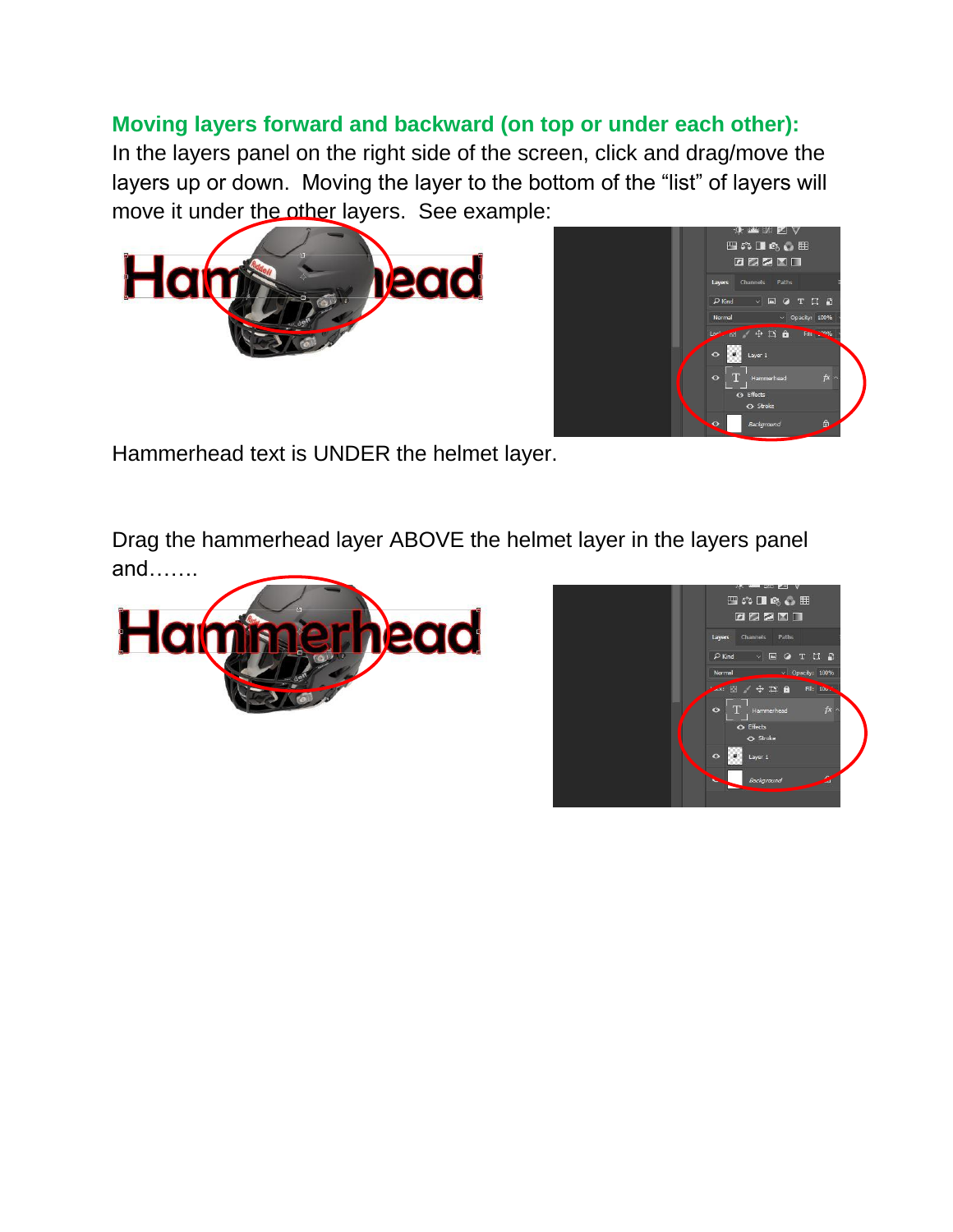### **Adding a background image or gradient to cover the WHOLE background:**

Make sure the image you choose is larger than 1000 x 1000 for best results. In Google Images, size can be seen under the picture.



To make a gradient background, click on the background layer in the layers panel.

Then choose the 2 colors you want to use.

Click on the paint bucket tool and hold down the mouse button to choose the gradient tool